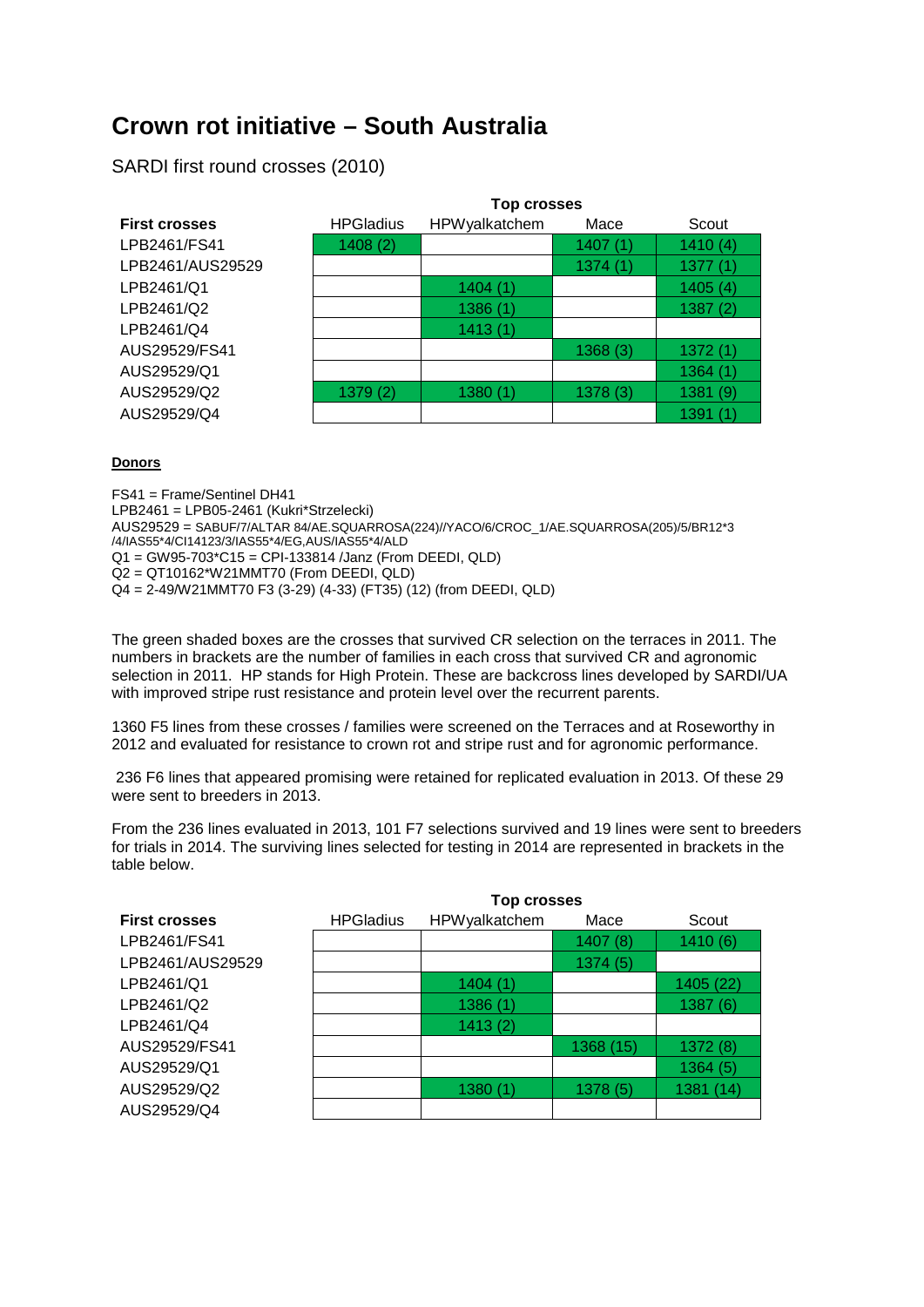### SARDI second round crosses (2011)

|                    | <b>FS41</b> | <b>EGA Wylie</b> | Kukri |
|--------------------|-------------|------------------|-------|
| AUS29529*G48 DH110 | 1444 DH     | 446              |       |

F4 lines from these 3 crosses were evaluated on the Terraces in 2012 and F5 selections screened as replicates on the terraces and at Roseworthy in 2013.

AUS29529\*G48 DH110 is a transgressive segregant DH line from this cross that has been mapped by the AWBMMP. The line performed very well in 2010, 2011 and 2012. Cross no 1444 was also been developed into a new DH population with 300 lines and was evaluated for CR resistance in 2013.

52 F6 re-selections from these crosses (cross  $1444 = 25$ ,  $1446 = 19$ ,  $1448 = 8$ ) and 13 DH lines (1444) were retained for testing in 2014.

### SARDI third round crosses (2012)

|            | <b>FS41</b> | DH110   | Yandanooka | LPB07-0486 | Spitfire |
|------------|-------------|---------|------------|------------|----------|
| Yandanooka | 1464        | 1467 DH |            |            |          |
| LPB06-0919 | 1465 DH     | 1468    | 1470       | 1471/1473  | 1474 DH  |
| LPB07-0486 |             | 1469    | 1472       |            |          |

From these crosses 3 were selected for development into DH populations for phenotyping in 2014. They were also developed for genetic studies for potential novel resistance. The new parents were identified from NVT screening trials and possess the advantage of being well adapted lines.

In 2014 200 lines from LPB06-0919\*Spitfire, 100 lines from LPB06-0919\*Frame/Sentinel DH41 and 100 lines from Yandanooka\* AUS29529\*G48 DH110 were phenotyped on the terraces. Data is not yet available for these crosses.

#### SARDI fourth round crosses (2013)

16 crosses were made between selected lines from the 1<sup>st</sup> round of crosses to merge the minor gene resistances in a common elite parent background. After detailed evaluation 9 of these crosses (listed below) were selected for taking to the F2 stage where they remain as seed in store. They were not pursued further as it was decided to make new more promising crosses in 2014 which would take priority.

| Parent 1   | Pedigree       | Parent <sub>2</sub> | Pedigree       |
|------------|----------------|---------------------|----------------|
| 1410-10-10 | LPB/FS//Scout  | 1405-4-28           | LPB/FS*Scout   |
| 1407-13-8  | LPB/FS//Mace   | 1368-13-13          | AUS/FS*Mace    |
| 1386-14-17 | Q2/LPB//hpWyal | 1404-6-14           | LPB/Q1//hpWyal |
| 1404-6-14  | LPB/Q1//hpWyal | 1407-13-8           | LPB/FS//Mace   |
| 1413-10-33 | Q4/LPB* hpWyal | 1407-13-8           | LPB/FS//Mace   |
| 1408-8-28  | LPB/FS*hpGlad  | 1379-1-40           | AUS/Q2*hpGlad  |
| 1408-8-2   | LPB/FS*hpGlad  | 1379-1-40           | AUS/Q2*hpGlad  |
| 1405-5-27  | LPB/FS*Scout   | 1410-10-15          | LPB/FS//Scout  |
| 1405-5-27  | LPB/FS*Scout   | 1405-4-28           | 1405-5-27      |